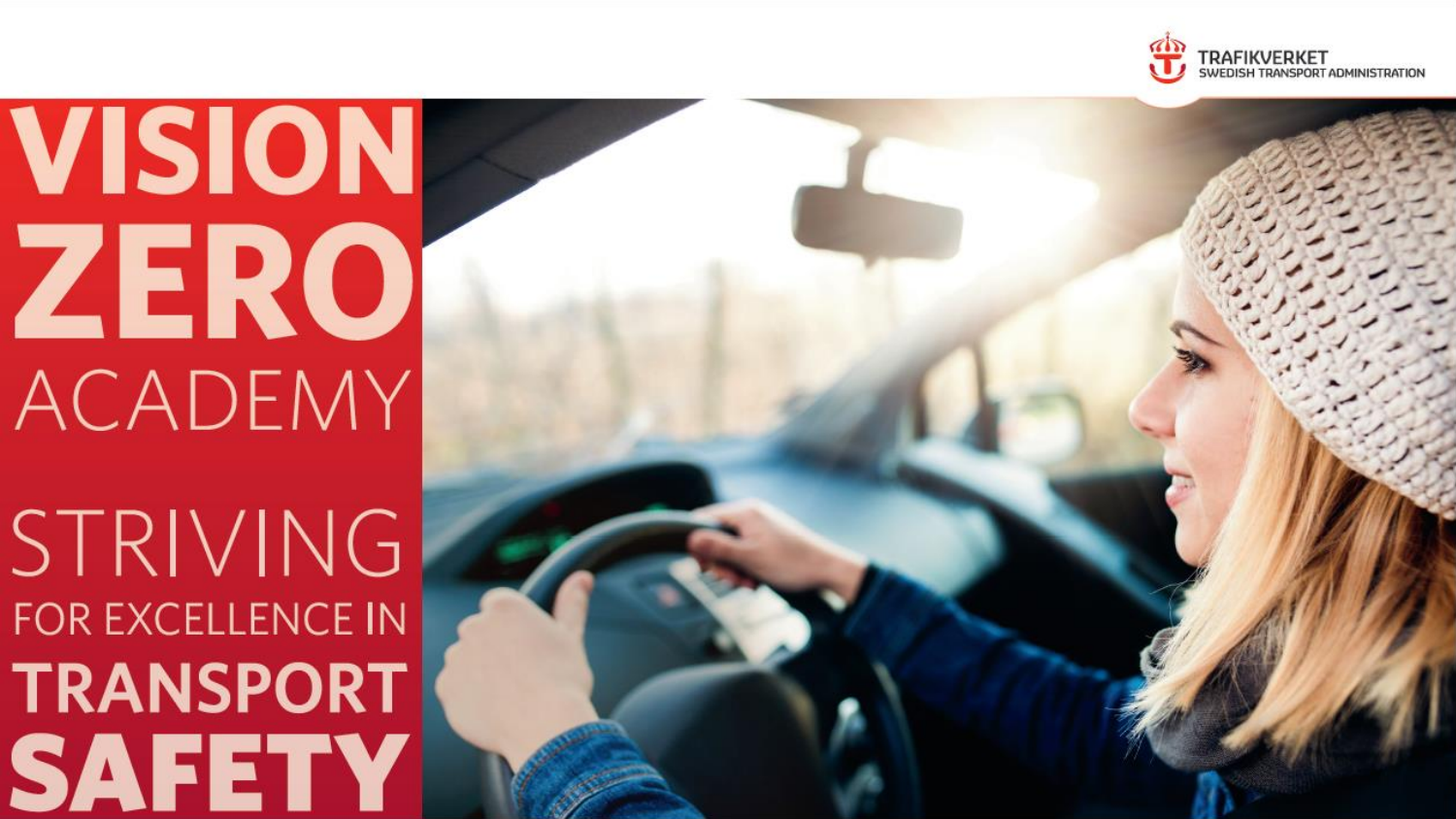Road safety work in Sweden from a historical perspective *Dr. Matts-Åke Belin, Director, Vision Zero Academy, Adj Professor, KTH, Royal Institute of Technology, Stockholm*



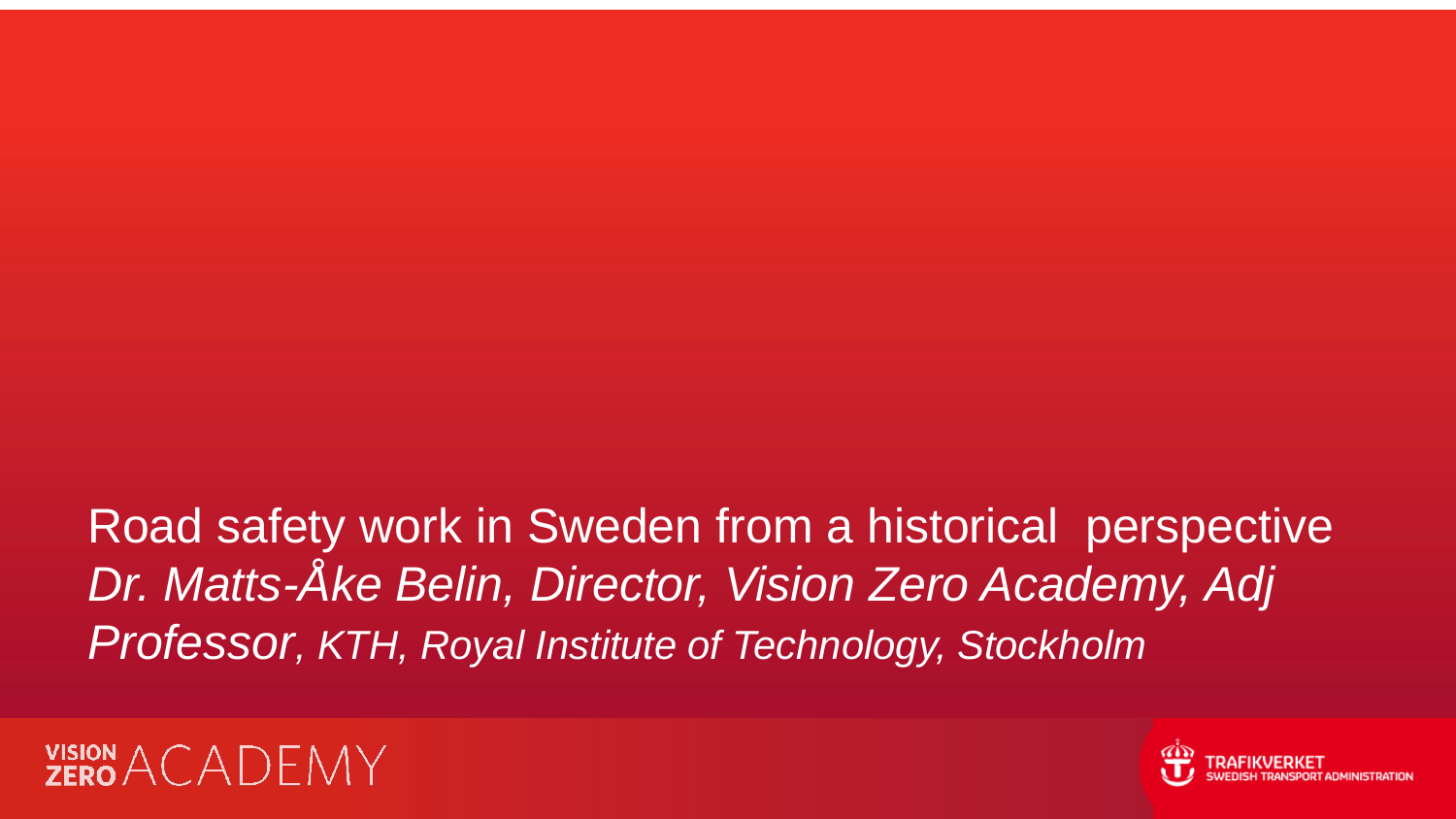

From http://www.dailymail.co.uk/news/article-1380432/Chernobyl-Picturesabandoned-disaster-zone-25-years-nuclear-meltdown.html



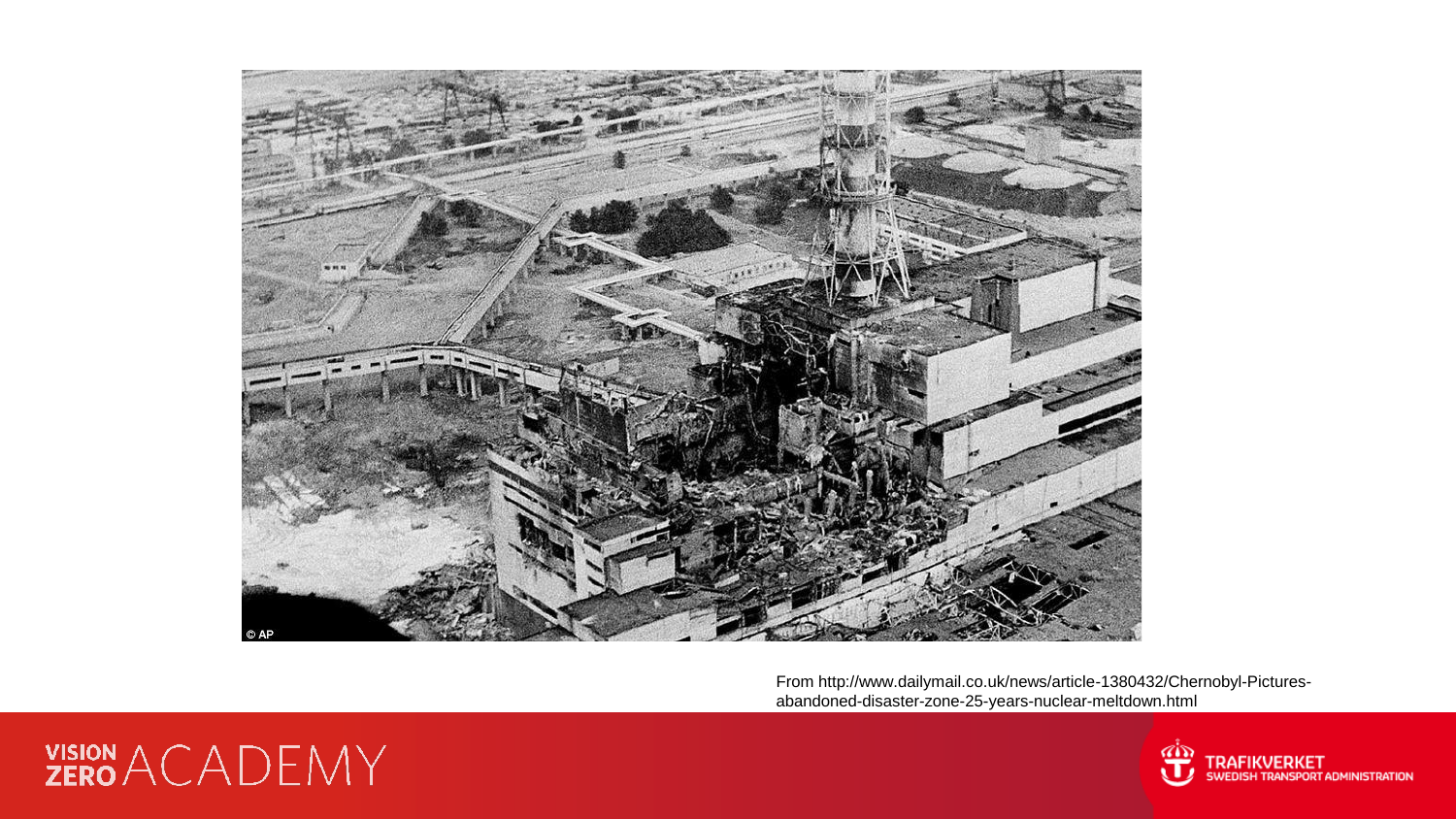

The ladder applied in road sector by Dr.Belin based on:

Westrum R (2004) Qual Saf Health Care 2004;13(Suppl II):ii22–ii27. Hudson P (2007) Safety Science 45 697-722



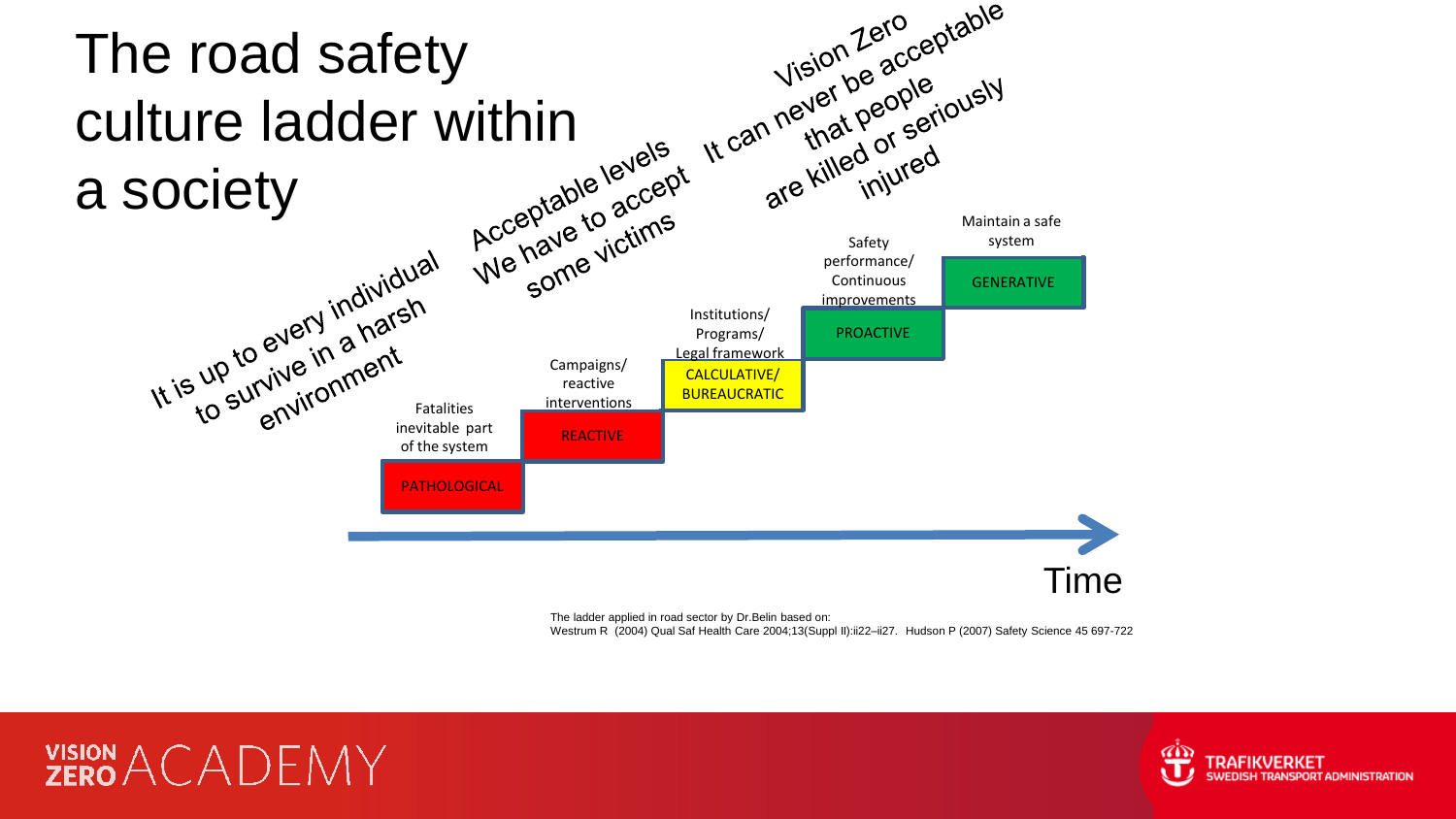Number of deaths in road traffic accidents per 100 000 population and cars in use in Sweden (1935-1996)